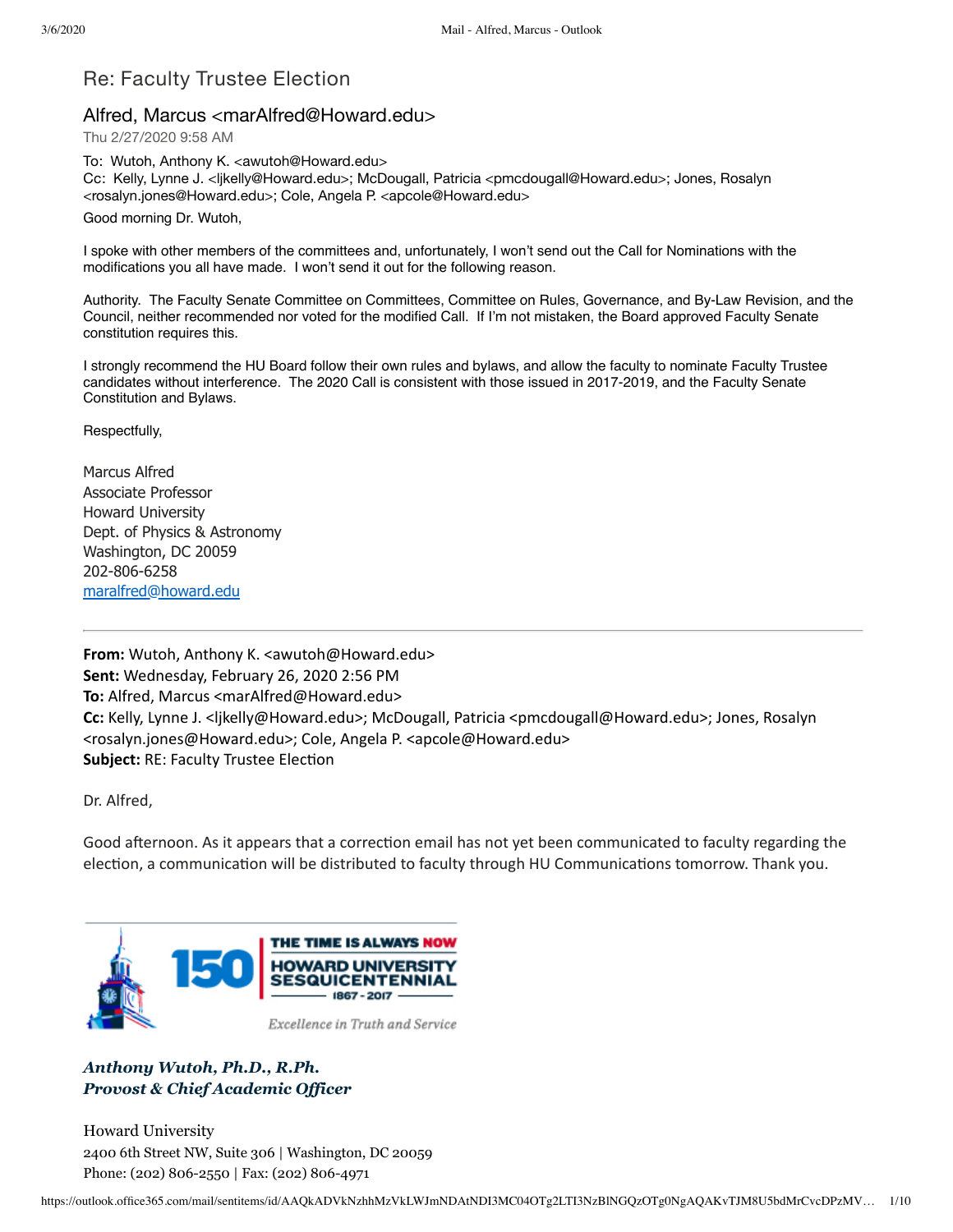**From:** Wutoh, Anthony K. <awutoh@Howard.edu> **Sent:** Tuesday, February 25, 2020 9:47 PM **To:** Alfred, Marcus <marAlfred@Howard.edu> **Cc:** Kelly, Lynne J. <ljkelly@Howard.edu>; McDougall, Patricia <pmcdougall@Howard.edu>; Jones, Rosalyn <rosalyn.jones@Howard.edu>; Cole, Angela P. <apcole@Howard.edu> **Subject: Re: Faculty Trustee Election** 

Actually, you were cc'ed on multiple previous emails in this chain. In any event, does this mean that a correction email was not distributed to the faculty?

Anthony Wutoh, Ph.D., R.Ph. Provost & Chief Academic Officer Howard University 2400 6th Street NW, Suite 306 | Washington, DC 20059 Phone: (202) 806-2550 | Fax: (202) 806-4971 [awutoh@howard.edu](mailto:awutoh@howard.edu)

**From:** Alfred, Marcus [<marAlfred@Howard.edu](mailto:marAlfred@Howard.edu)> **Sent:** Tuesday, February 25, 2020, 8:33 PM **To:** Wutoh, Anthony K. **Cc:** Kelly, Lynne J.; McDougall, Patricia; Jones, Rosalyn; Cole, Angela P. **Subject: Re: Faculty Trustee Election** 

Good evening Dr. Wutoh,

I don't believe I've received anything from the Committee on Committees nor the Secretary. I'll inquire.

Thank you,

Marcus Alfred Associate Professor Howard University Dept. of Physics & Astronomy Washington, DC 20059 202-806-6258 [maralfred@howard.edu](mailto:maralfred@howard.edu)

**From:** Wutoh, Anthony K. [<awutoh@Howard.edu>](mailto:awutoh@Howard.edu) **Sent:** Tuesday, February 25, 2020 8:00 PM **To:** Alfred, Marcus <[marAlfred@Howard.edu](mailto:marAlfred@Howard.edu)> Cc: Kelly, Lynne J. <<u>ljkelly@Howard.edu</u>>; McDougall, Patricia <[pmcdougall@Howard.edu](mailto:pmcdougall@Howard.edu)>; Jones, Rosalyn [<rosalyn.jones@Howard.edu>](mailto:rosalyn.jones@Howard.edu); Cole, Angela P. <[apcole@Howard.edu>](mailto:apcole@Howard.edu) **Subject: RE: Faculty Trustee Election** 

Dr. Alfred,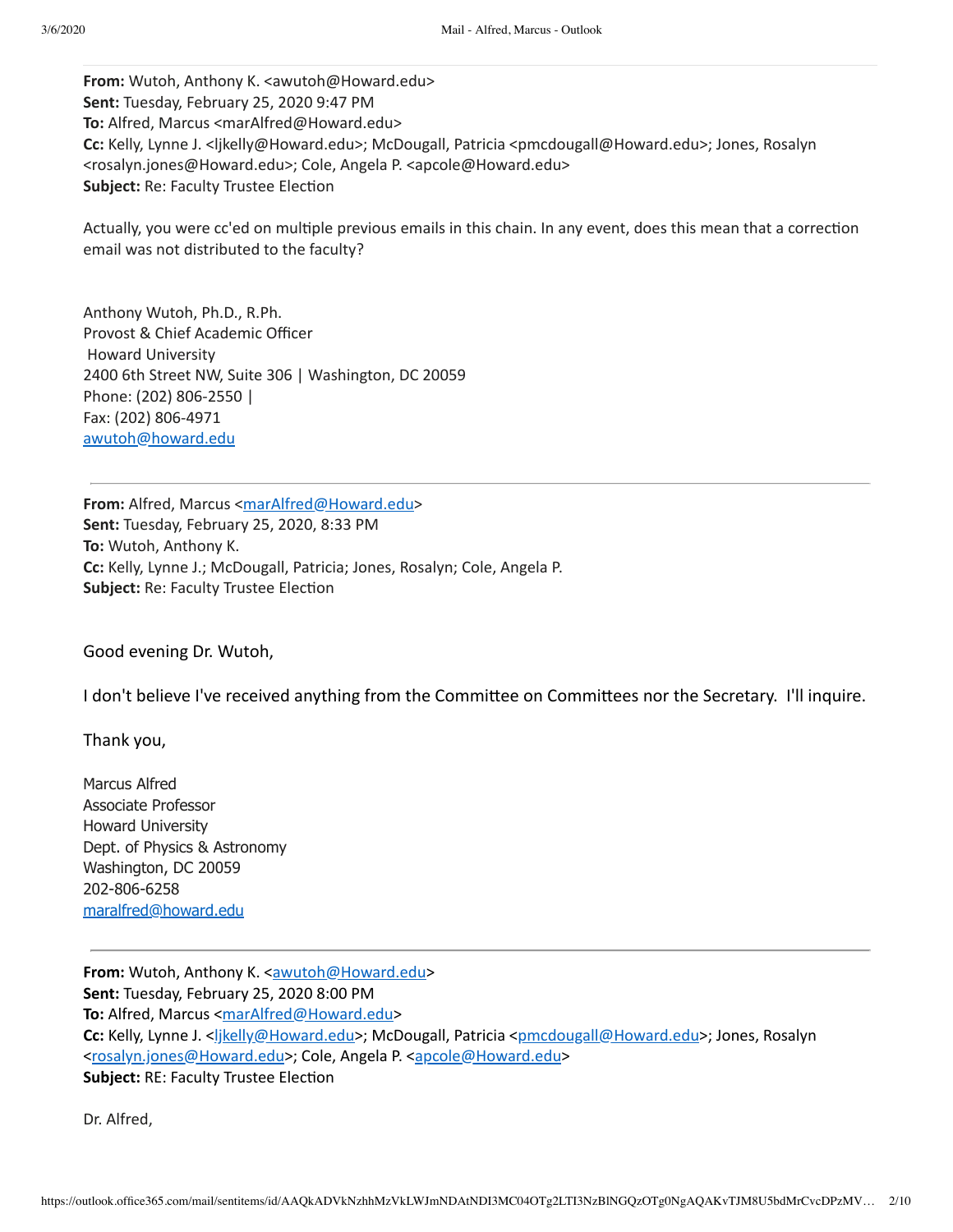#### 3/6/2020 Mail - Alfred, Marcus - Outlook

Good evening, I don't believe I have received a response to the inquiry below whether a corrected announcement, addressing the prior errors, was also distributed to faculty? Thank you.

AKW



### *Anthony Wutoh, Ph.D., R.Ph. Provost & Chief Academic Of icer*

Howard University 2400 6th Street NW, Suite 306 | Washington, DC 20059 Phone: (202) 806-2550 | Fax: (202) 806-4971

**From:** Wutoh, Anthony K. **Sent:** Friday, February 21, 2020 6:02 PM To: Alfred, Marcus <[marAlfred@howard.edu>](mailto:marAlfred@howard.edu) **Cc:** Kelly, Lynne J. <[ljkelly@howard.edu>](mailto:ljkelly@howard.edu); McDougall, Patricia <[pmcdougall@Howard.edu](mailto:pmcdougall@Howard.edu)>; Jones, Rosalyn [<rosalyn.jones@howard.edu>](mailto:rosalyn.jones@howard.edu); Cole, Angela P. <[apcole@howard.edu>](mailto:apcole@howard.edu) **Subject: FW: Faculty Trustee Election** 

Dr. Alfred,

Good afternoon. In the email communication below, Ms. Rosalyn Jones, in the Office of the Secretary, highlighted several errors in the criteria for faculty in consideration of eligibility for Undergraduate/Graduate Faculty Trustee that was distributed to faculty. Can you please confirm that a corrected announcement was also distributed to the faculty? Thank you.

AKW



#### *Anthony Wutoh, Ph.D., R.Ph. Provost & Chief Academic Of icer*

Howard University 2400 6th Street NW, Suite 306 | Washington, DC 20059 Phone: (202) 806-2550 | Fax: (202) 806-4971

**From:** "Jones, Rosalyn" [<rosalyn.jones@Howard.edu>](mailto:rosalyn.jones@Howard.edu) **Date:** Wednesday, February 19, 2020 at 6:27 PM To: "Kelly, Lynne J." <*ljkelly@Howard.edu>*, "McDougall, Patricia" [<pmcdougall@Howard.edu>](mailto:pmcdougall@Howard.edu)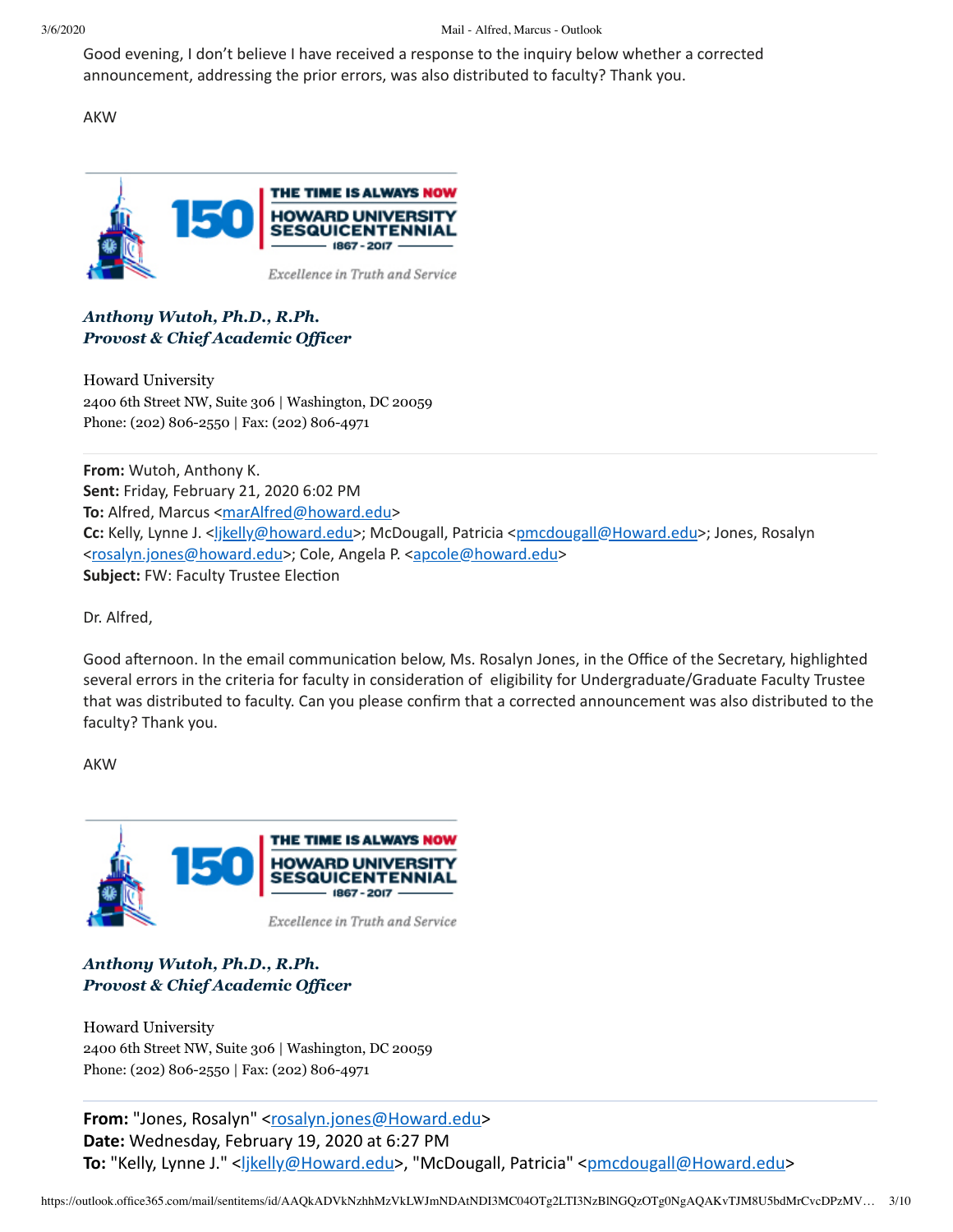# **Cc:** "Alfred, Marcus" <[marAlfred@Howard.edu>](mailto:marAlfred@Howard.edu) **Subject: Re: Faculty Trustee Election**

Good evening Dr. Kelly – Thanks for your email. Having reviewed the Bylaws, I can respond to this issue. Pursuant to the Bylaws, a trustee serves the remainder of a term when there is a vacancy created based on several reasons noted (such as illness, death, removal, disqualification, inability to perform essential functions, etc.)( Article I, Section 7(b)). This language presumes that a position was actually filled and then the trustee was no longer in the position for the reasons stated. Since the position has never been filled, it is not a vacancy. Similarly, since a term was never started, there is no term to complete. Accordingly, the term for the undergraduate faculty trustee would still be three years. Please let me know if you have any questions. Warmest regards.

**Rosalyn E. Jones, Esq. Deputy Secretary, Office of the Secretary Senior Counsel – Special Projects, Office of the General Counsel** Howard University 2400 6th Street NW, Suite 405 | Washington, DC 20059 Phone: (202) 806-2251



From: "Kelly, Lynne J." <[ljkelly@Howard.edu>](mailto:ljkelly@Howard.edu) **Date:** Wednesday, February 19, 2020 at 4:52 PM To: "Jones, Rosalyn" [<rosalyn.jones@Howard.edu](mailto:rosalyn.jones@Howard.edu)>, "McDougall, Patricia" <[pmcdougall@Howard.edu](mailto:pmcdougall@Howard.edu)> **Cc:** "Alfred, Marcus" <[marAlfred@Howard.edu>](mailto:marAlfred@Howard.edu) **Subject: Re: Faculty Trustee Election** 

Good Afternoon,

Please note that the Undergraduate Trustee will be completing the remainder of a three-year term.

Lynne Kelly, Ph.D. Associate Professor Department of Finance and International Business School of Business Howard University Washington, DC 20059 phone: 202-806-1658 fax: 202-986-4409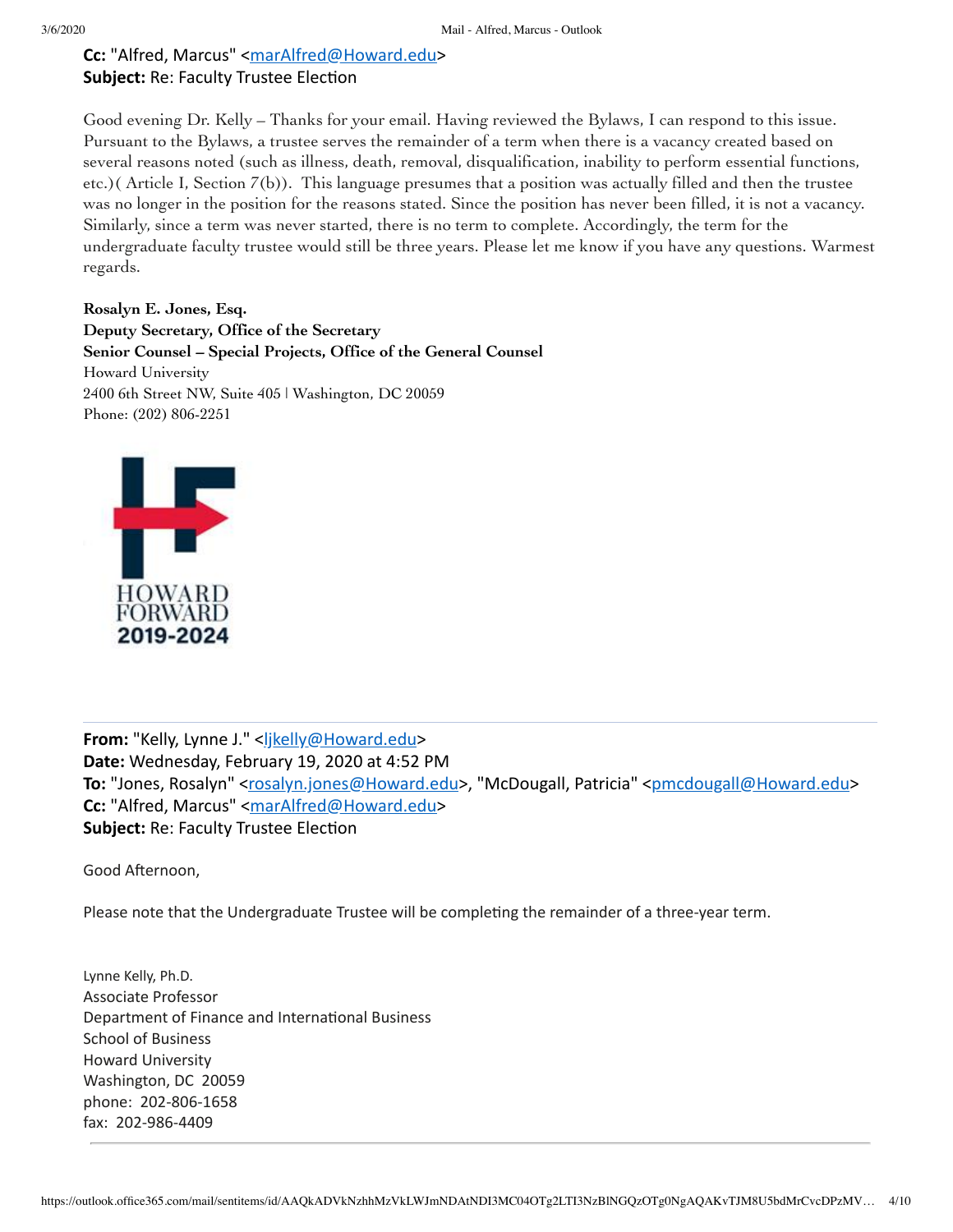**From:** Jones, Rosalyn [<rosalyn.jones@Howard.edu](mailto:rosalyn.jones@Howard.edu)> **Sent:** Wednesday, February 19, 2020 4:27 PM **To:** McDougall, Patricia [<pmcdougall@Howard.edu](mailto:pmcdougall@Howard.edu)> **Cc:** Kelly, Lynne J. <likelly@Howard.edu>; Alfred, Marcus <[marAlfred@Howard.edu](mailto:marAlfred@Howard.edu)> **Subject: Re: Faculty Trustee Election** 

Thank you – I reviewed (solely the trustee section) and this looks fine except for one revision: **UNDERGRADUATE FACULTY TRUSTEE (2020-2022) 1 Vacancy**

The term is three years. Thanks.

**Rosalyn E. Jones, Esq. Deputy Secretary, Office of the Secretary Senior Counsel – Special Projects, Office of the General Counsel** Howard University 2400 6th Street NW, Suite 405 | Washington, DC 20059 Phone: (202) 806-2251



From: "McDougall, Patricia" <[pmcdougall@Howard.edu>](mailto:pmcdougall@Howard.edu) **Date:** Wednesday, February 19, 2020 at 3:51 PM To: "Jones, Rosalyn" [<rosalyn.jones@Howard.edu](mailto:rosalyn.jones@Howard.edu)> Cc: "Kelly, Lynne J." [<ljkelly@Howard.edu](mailto:ljkelly@Howard.edu)>, "Alfred, Marcus" <[marAlfred@Howard.edu>](mailto:marAlfred@Howard.edu) **Subject: RE: Faculty Trustee Election** 

Good Afternoon Ms. Jones,

I made the following revisions. Please view.

Thanks

Patricia McDougall Administrator Faculty Senate Office

From: Jones, Rosalyn [<rosalyn.jones@Howard.edu](mailto:rosalyn.jones@Howard.edu)> **Sent:** Wednesday, February 19, 2020 2:43 PM **To:** McDougall, Patricia [<pmcdougall@Howard.edu](mailto:pmcdougall@Howard.edu)>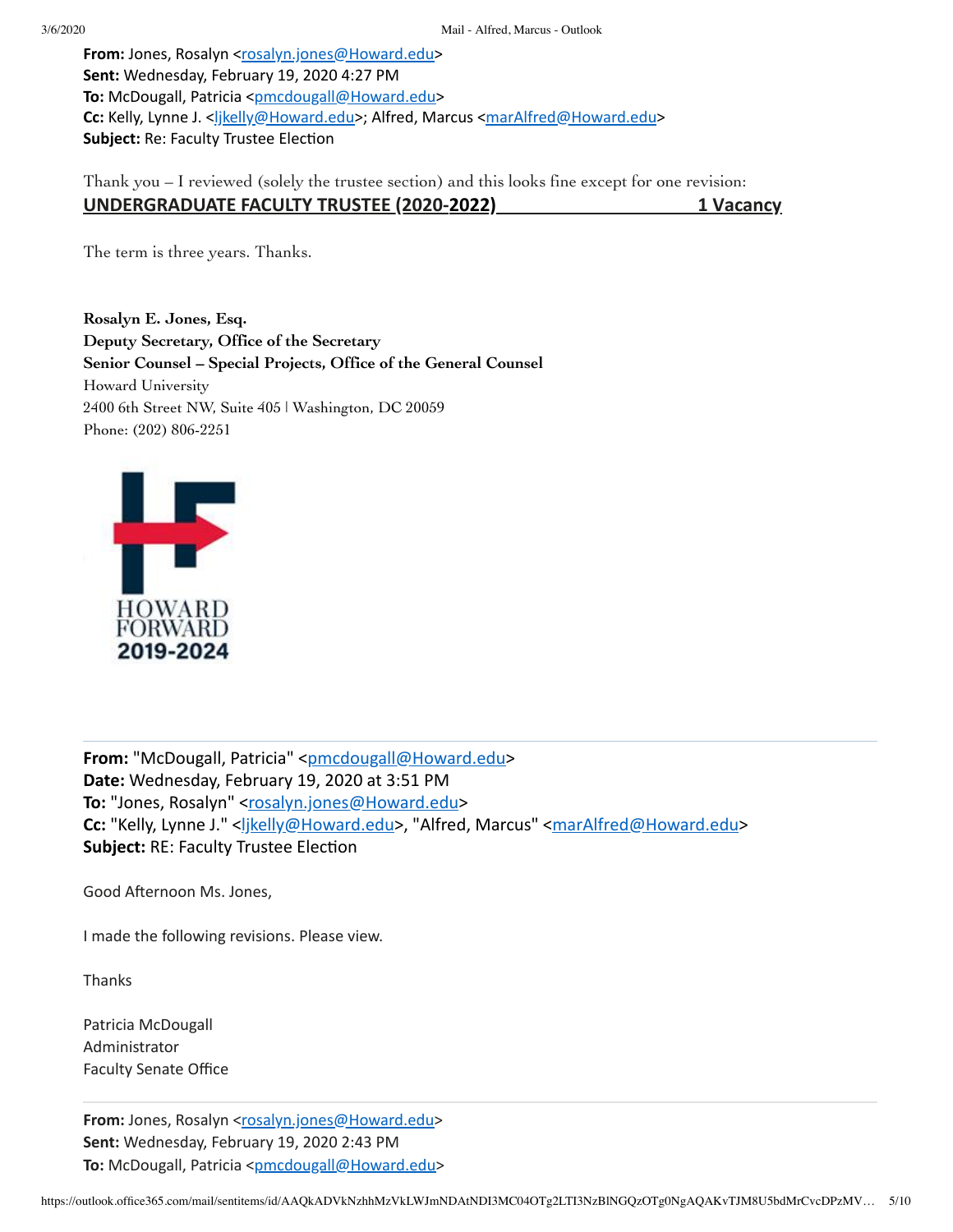**Cc:** Kelly, Lynne J. <[ljkelly@Howard.edu>](mailto:ljkelly@Howard.edu); Alfred, Marcus <[marAlfred@Howard.edu](mailto:marAlfred@Howard.edu)> **Subject: Re: Faculty Trustee Election** 

Thank you for the information you sent today regarding your call for nominations. Please note the following corrections so that this document may be in accordance with the Bylaws, and please resend this corrected information to the Faculty Senate:

# **GRADUATE FACULTY TRUSTEE (2020-2022) 1 Vacancy**

**FACULTY TRUSTEES** eligible for nomination to the Board as a Faculty Trustee must meet the following qualifications. must be U.S. citizens and be serving in full-time,

- 1. may be either tenured or non-tenured, and be employed at the time of their candidacy, nomination, election and entire term on the Board:
	- a. in a full-time faculty appointment or position, performing a majority of the academic and research services attendant to such appointment at one or more University campuses; or
	- b. be serving as a full-time departmental Chair.
- 2. **(Department Chairs are not eligible)**Deans and Ex Officio members of the Faculty Senate are not eligible to serve.
- 3. A faculty member is considered to be a member of the faculty of the school/college in which the posion is budgeted. The graduate faculty trustee nominee must hold a position in one of the following schools/colleges/units: **Denstry, Divinity, Graduate School, Law, Medicine, Pharmacy, and Social Work.**
- 4. The term for a faculty trustee is 3 years.

# **UNDERGRADUATE FACULTY TRUSTEE (2020-2022) 1 Vacancy**

**FACULTY TRUSTEES** eligible for nomination to the Board as a Faculty Trustee must meet the following qualifications. . must be U.S. citizens and be serving in full-time,

- 1. may be either tenured or non-tenured, and be employed at the time of their candidacy, nomination, election and entire term on the Board:
	- a. in a full-time faculty appointment or position, performing a majority of the academic and research services attendant to such appointment at one or more University campuses; or
	- b. be serving as a full-time departmental Chair.
- 2. (<del>Department Chairs are not eligible)</del>Deans and Ex Officio members of the Faculty Senate are not eligible to serve.
- 3. A faculty member is considered to be a member of the faculty of the school/college in which the posion is budgeted. The undergraduate faculty trustee nominee must hold a position in one of the undergraduate schools and colleges following schools/colleges/units: {currently **Business, Arts and Sciences (COAS** which  $i$  includes Fine Arts), Communications, Education, Engineering and Architecture, Fine Arts, and Nursing & **Allied Health Sciences**.}
- 4. The term for a faculty trustee is 3 years.

I will send you the candidate acknowledgement package shortly. Each candidate must complete these documents and return them to me before the election. In addition, all candidates must participate in an orientation session prior to the election as scheduled by the Office of the Secretary.

Please feel free to contact me with any questions. Warmest regards.

**Rosalyn E. Jones, Esq. Deputy Secretary, Office of the Secretary Senior Counsel – Special Projects, Office of the General Counsel** Howard University 2400 6th Street NW, Suite 405 | Washington, DC 20059 Phone: (202) 806-2251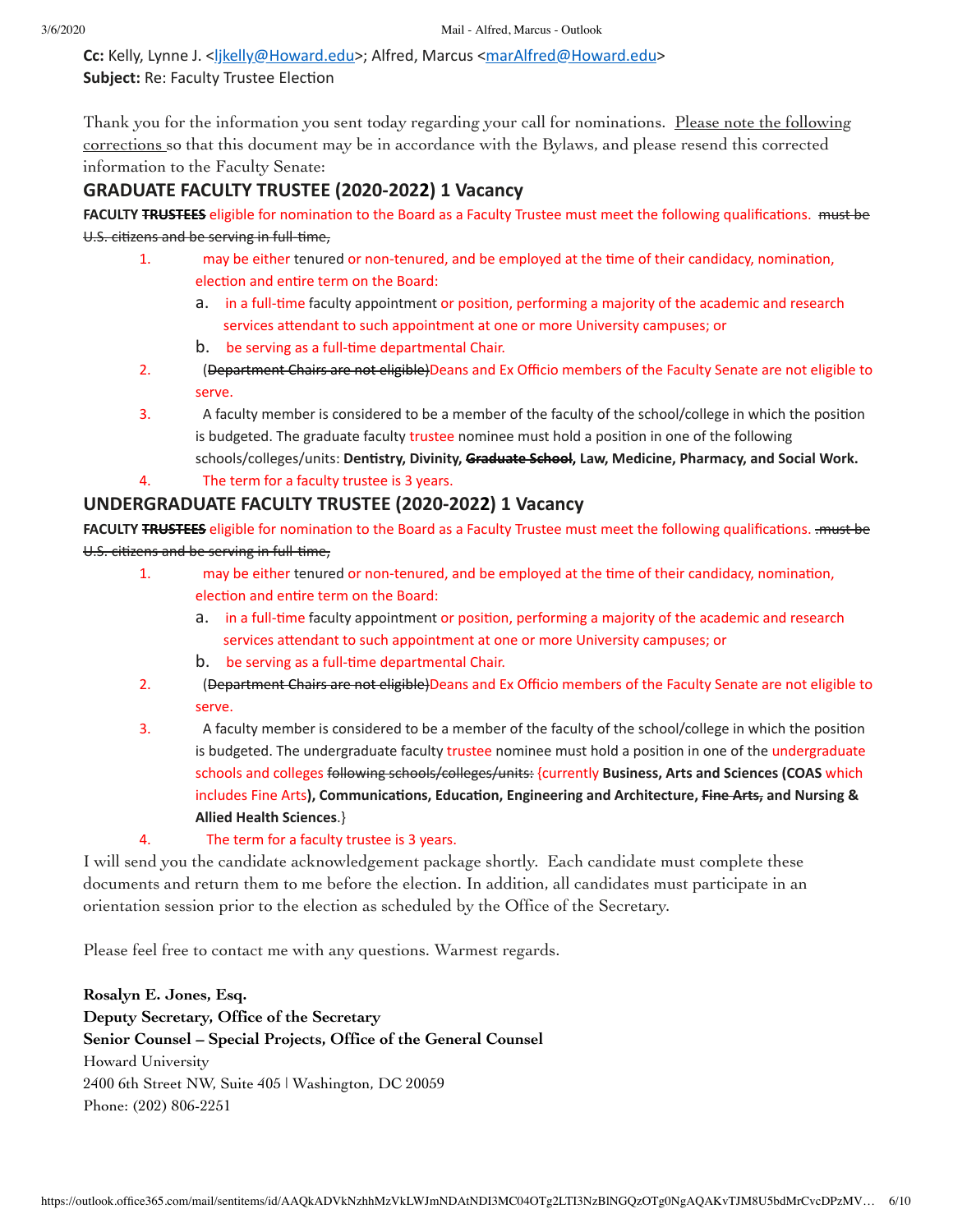

From: "McDougall, Patricia" <[pmcdougall@Howard.edu>](mailto:pmcdougall@Howard.edu) **Date:** Wednesday, February 19, 2020 at 11:14 AM To: "Jones, Rosalyn" [<rosalyn.jones@Howard.edu](mailto:rosalyn.jones@Howard.edu)> **Subject: RE: Faculty Trustee Election** 

From: Jones, Rosalyn [<rosalyn.jones@Howard.edu](mailto:rosalyn.jones@Howard.edu)> **Sent:** Wednesday, February 19, 2020 9:37 AM To: Kelly, Lynne J. <**[ljkelly@Howard.edu>](mailto:ljkelly@Howard.edu); McDougall, Patricia** <[pmcdougall@Howard.edu](mailto:pmcdougall@Howard.edu)> **Cc:** Alfred, Marcus <[marAlfred@Howard.edu](mailto:marAlfred@Howard.edu)> **Subject: Re: Faculty Trustee Election** 

Good Morning – I am following up on this matter as the Governance Committee is very soon. Please also send to me the current list of candidates. Thank you. Warmest regards.

Please send me an update/schedule for any planned faculty trustee election for this spring at your earliest convenience. I will need to present such information to the Governance Committee.

**Rosalyn E. Jones, Esq. Deputy Secretary, Office of the Secretary Senior Counsel – Special Projects, Office of the General Counsel** Howard University 2400 6th Street NW, Suite 405 | Washington, DC 20059 Phone: (202) 806-2251

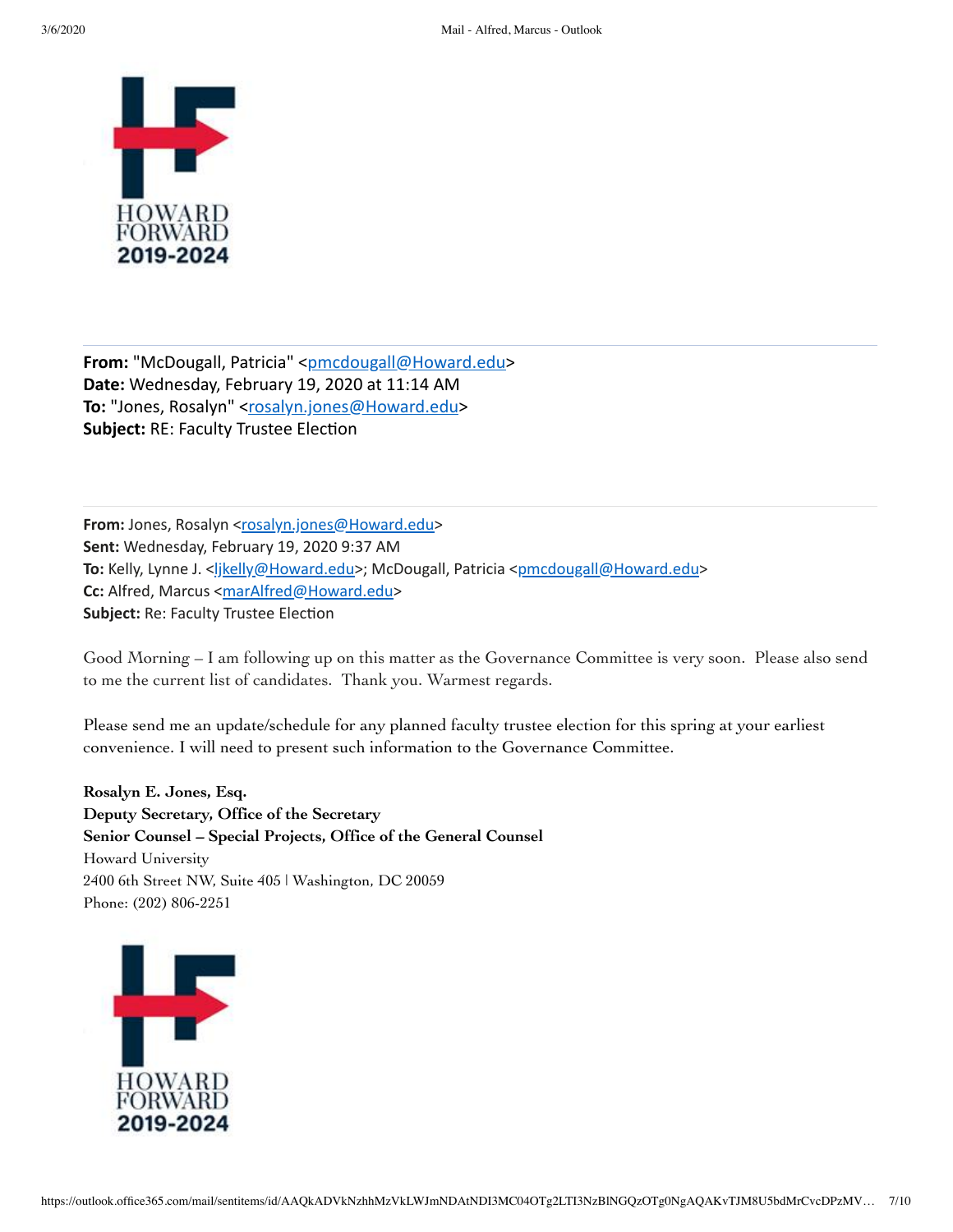From: "Jones, Rosalyn" [<rosalyn.jones@Howard.edu>](mailto:rosalyn.jones@Howard.edu) **Date:** Friday, January 31, 2020 at 5:38 PM To: "McDougall, Patricia" [<pmcdougall@Howard.edu](mailto:pmcdougall@Howard.edu)> Cc: "Hall Brown, Tyish S." <[thallbrown@Howard.edu>](mailto:thallbrown@Howard.edu), "Kelly, Lynne J." <likelly@Howard.edu>, "Alfred, Marcus" [<marAlfred@Howard.edu](mailto:marAlfred@Howard.edu)>, "Paschall, Samuel" <[spaschall@Howard.edu](mailto:spaschall@Howard.edu)> **Subject: Re: Faculty Trustee Election** 

Thank you. Warmest regards.

**Rosalyn E. Jones, Esq. Deputy Secretary, Office of the Secretary Senior Counsel – Special Projects, Office of the General Counsel** Howard University 2400 6th Street NW, Suite 405 | Washington, DC 20059 Phone: (202) 806-2251



From: "McDougall, Patricia" <[pmcdougall@Howard.edu>](mailto:pmcdougall@Howard.edu) **Date:** Friday, January 31, 2020 at 5:37 PM To: "Jones, Rosalyn" [<rosalyn.jones@Howard.edu](mailto:rosalyn.jones@Howard.edu)> Cc: "Hall Brown, Tyish S." <[thallbrown@Howard.edu>](mailto:thallbrown@Howard.edu), "Kelly, Lynne J." [<ljkelly@Howard.edu>](mailto:ljkelly@Howard.edu), "Alfred, Marcus" [<marAlfred@Howard.edu](mailto:marAlfred@Howard.edu)>, "Paschall, Samuel" <[spaschall@Howard.edu](mailto:spaschall@Howard.edu)> **Subject: RE: Faculty Trustee Election** 

Ms. Jones,

The Committee on Committees have a meeting scheduled for Monday at 11:00 am. I will follow up regarding the Faculty Trustee Election.

**Thanks** 

Patricia McDougall Administrator Faculty Senate Office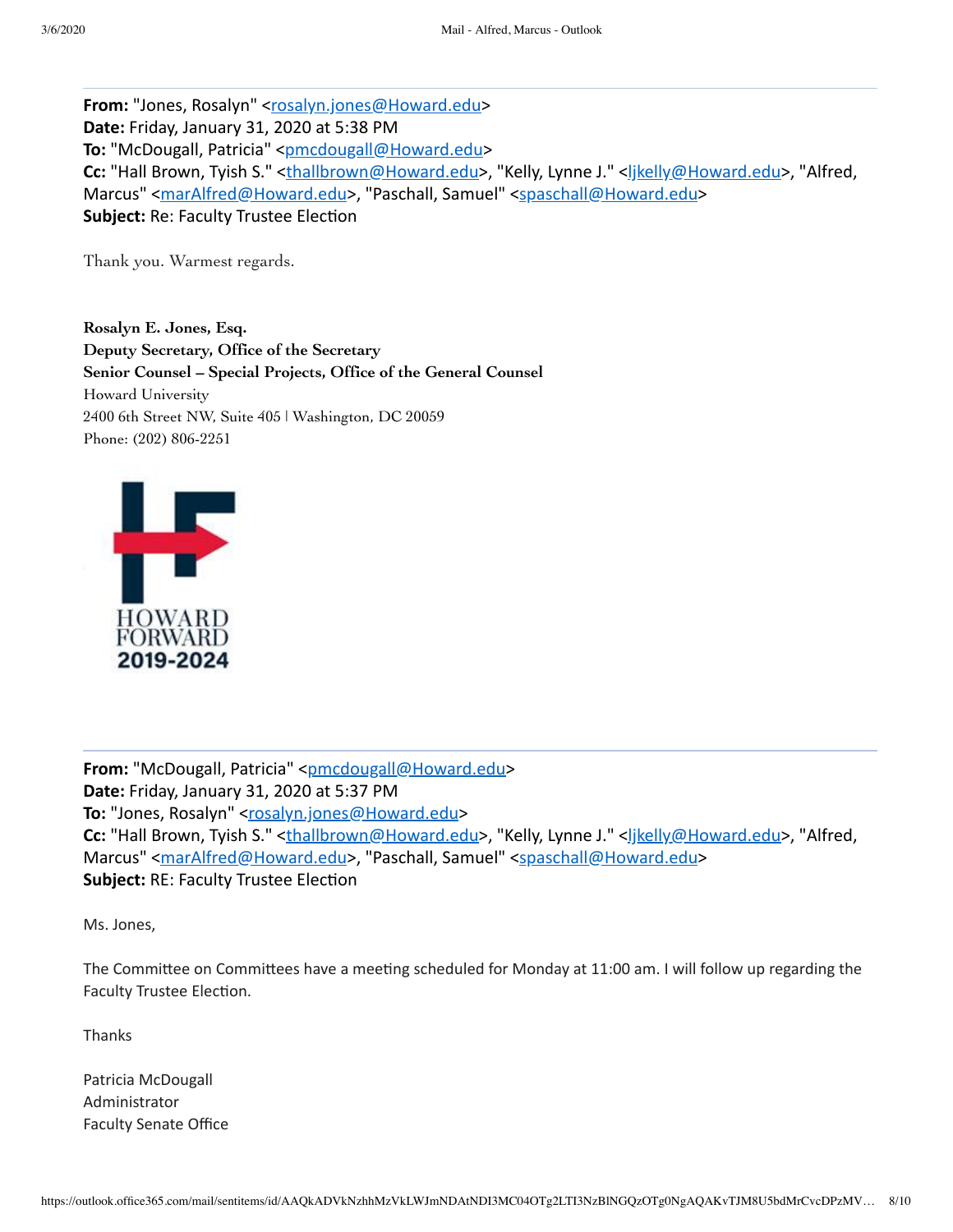**From:** Jones, Rosalyn [<rosalyn.jones@Howard.edu](mailto:rosalyn.jones@Howard.edu)> **Sent:** Friday, January 31, 2020 3:38 PM **To:** Hall Brown, Tyish S. [<thallbrown@Howard.edu](mailto:thallbrown@Howard.edu)>; McDougall, Patricia [<pmcdougall@Howard.edu](mailto:pmcdougall@Howard.edu)> **Subject: Re: Faculty Trustee Election** 

Thanks so much.

**Rosalyn E. Jones, Esq. Deputy Secretary, Office of the Secretary Senior Counsel – Special Projects, Office of the General Counsel** Howard University 2400 6th Street NW, Suite 405 | Washington, DC 20059 Phone: (202) 806-2251



From: "Hall Brown, Tyish S." [<thallbrown@Howard.edu](mailto:thallbrown@Howard.edu)> **Date:** Friday, January 31, 2020 at 3:24 PM To: "Jones, Rosalyn" [<rosalyn.jones@Howard.edu](mailto:rosalyn.jones@Howard.edu)>, "McDougall, Patricia" <[pmcdougall@Howard.edu](mailto:pmcdougall@Howard.edu)> **Subject: Fwd: Faculty Trustee Election** 

Hi Ms. Jones,

I am forwarding your request to the faculty Senate Administrator as I no longer handle such matters. I am sure they will be able to assist you.

Best, Dr. Hall Brown

Begin forwarded message:

**From:** "Jones, Rosalyn" [<rosalyn.jones@Howard.edu>](mailto:rosalyn.jones@Howard.edu) **Date:** January 31, 2020 at 1:41:38 PM EST To: "Hall Brown, Tyish S." <[thallbrown@Howard.edu>](mailto:thallbrown@Howard.edu) **Subject: Faculty Trustee Election** 

Hi Dr. Hall Brown: Please send me an update/schedule for any planned faculty trustee election for this spring at your earliest convenience. I will need to present such information to the Governance